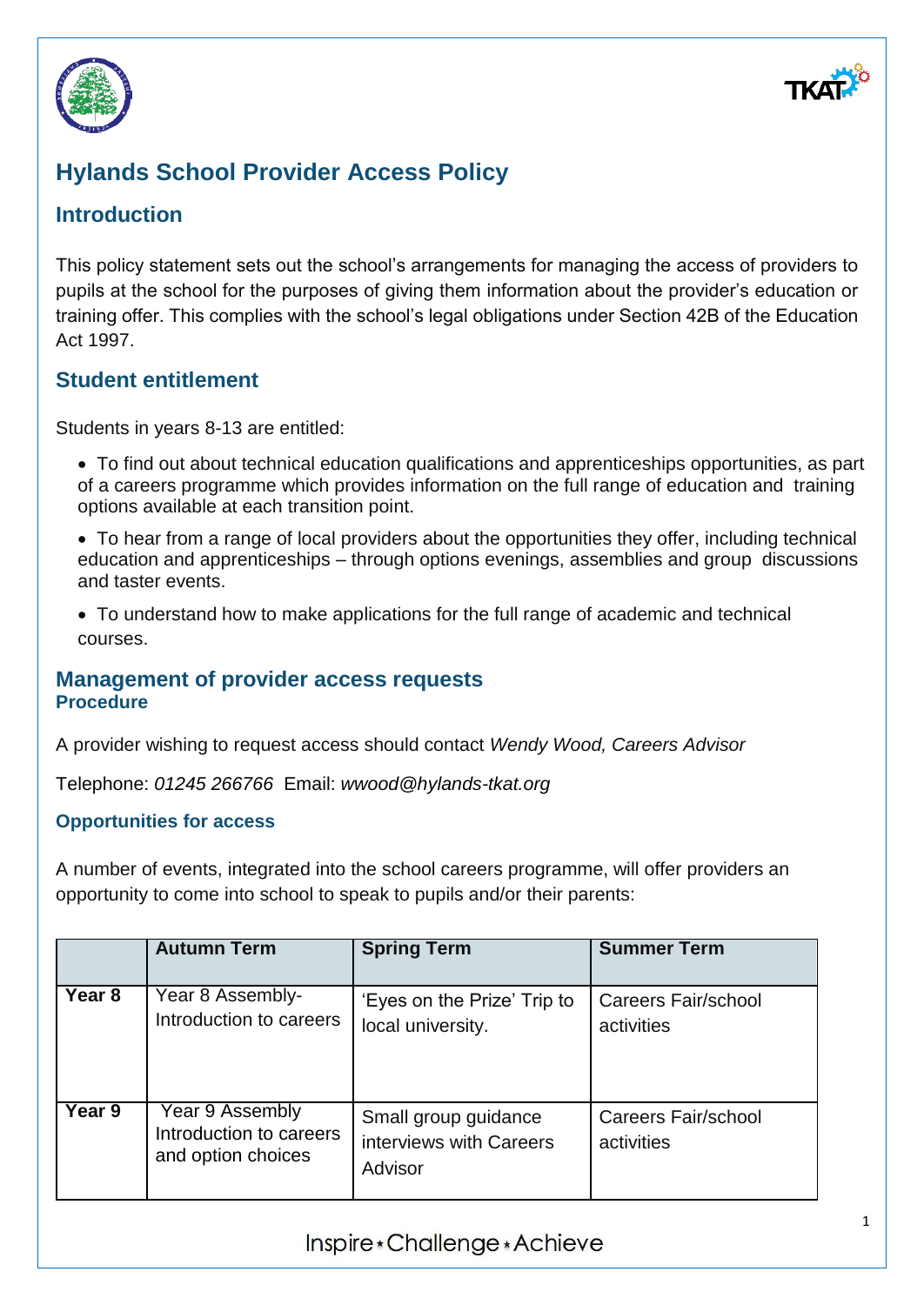



|         | <b>Autumn Term</b>                                                                                                                                                                                                                                           | <b>Spring Term</b>                                                                                                     | <b>Summer Term</b>                                                                                                        |
|---------|--------------------------------------------------------------------------------------------------------------------------------------------------------------------------------------------------------------------------------------------------------------|------------------------------------------------------------------------------------------------------------------------|---------------------------------------------------------------------------------------------------------------------------|
|         | AIM group activities                                                                                                                                                                                                                                         | Options Evening and<br>Parent's Evening                                                                                |                                                                                                                           |
| Year 10 | Careers Assembly -<br>information on<br>progression choices at<br>16 and 18.                                                                                                                                                                                 | Apprenticeships and CV<br>writing sessions<br>Small group guidance<br>interviews with Careers<br>Advisor               | Assembly and tutor<br>group opportunities<br><b>Careers Fair/school</b><br>activities                                     |
| Year 11 | Careers Assembly -<br>information on<br>progression choices at<br>16 and 18.<br>AIM apprenticeship<br>assembly.<br>Presentation on<br>careers/vocational<br>routes/aspirational<br>choices - interactive<br>activities. 2 hours.<br>6th Form Open<br>Evening | Post 16 taster sessions<br>Rev It Up Week<br><b>Extended registrations</b><br>with tutors for careers<br>activities.   |                                                                                                                           |
| Year 12 | <b>Higher Education Fair</b><br>Post 18 assembly -<br>apprenticeships<br>Parents' Evenings                                                                                                                                                                   | Small group sessions:<br>future education, training<br>and employment options                                          | <b>Careers Fair/school</b><br>activities<br>Small group sessions:<br>future education, training<br>and employment options |
| Year 13 | Assembly HE and<br>higher apprenticeship<br>applications<br>Parents' Evenings                                                                                                                                                                                | Assemblies/tutor sessions<br>to introduce Careers<br>Adviser and work.<br><b>PSHE/Careers Education</b><br>activities, |                                                                                                                           |